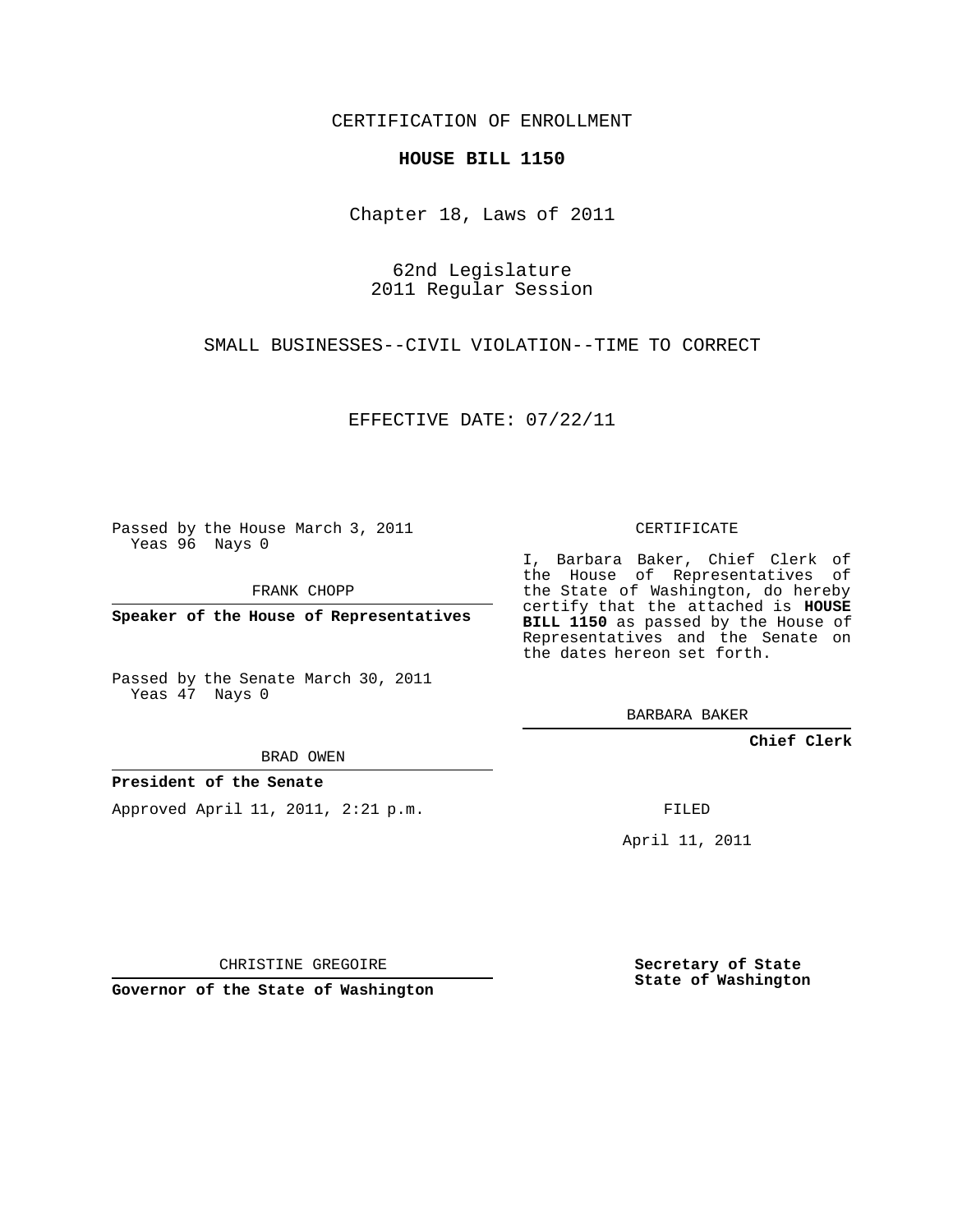## **HOUSE BILL 1150** \_\_\_\_\_\_\_\_\_\_\_\_\_\_\_\_\_\_\_\_\_\_\_\_\_\_\_\_\_\_\_\_\_\_\_\_\_\_\_\_\_\_\_\_\_

\_\_\_\_\_\_\_\_\_\_\_\_\_\_\_\_\_\_\_\_\_\_\_\_\_\_\_\_\_\_\_\_\_\_\_\_\_\_\_\_\_\_\_\_\_

Passed Legislature - 2011 Regular Session

## **State of Washington 62nd Legislature 2011 Regular Session**

**By** Representatives Smith, Probst, Schmick, Warnick, Dahlquist, Hunt, Ross, Pearson, Dammeier, Kenney, Rodne, Kagi, Hargrove, Harris, Nealey, Short, Liias, Orcutt, Finn, Kelley, Takko, Taylor, Maxwell, Bailey, Reykdal, Upthegrove, Billig, Kristiansen, Frockt, Carlyle, Blake, Springer, Angel, Hurst, McCune, Rolfes, Condotta, and Klippert

Read first time 01/13/11. Referred to Committee on State Government & Tribal Affairs.

1 AN ACT Relating to extending the time in which a small business may 2 correct a violation without a penalty; and amending RCW 34.05.110.

3 BE IT ENACTED BY THE LEGISLATURE OF THE STATE OF WASHINGTON:

 4 **Sec. 1.** RCW 34.05.110 and 2010 c 194 s 1 are each amended to read 5 as follows:

 (1) Agencies must provide to a small business a copy of the state law or agency rule that a small business is violating and a period of 8 at least ((two business)) seven calendar days to correct the violation before the agency may impose any fines, civil penalties, or administrative sanctions for a violation of a state law or agency rule by a small business. If no correction is possible or if an agency is acting in response to a complaint made by a third party and the third party would be disadvantaged by the application of this subsection, the requirements in this subsection do not apply.

- 15 (2) Except as provided in subsection (4) of this section, agencies 16 shall waive any fines, civil penalties, or administrative sanctions for 17 first-time paperwork violations by a small business.
- 18 (3) When an agency waives a fine, penalty, or sanction under this 19 section, when possible it shall require the small business to correct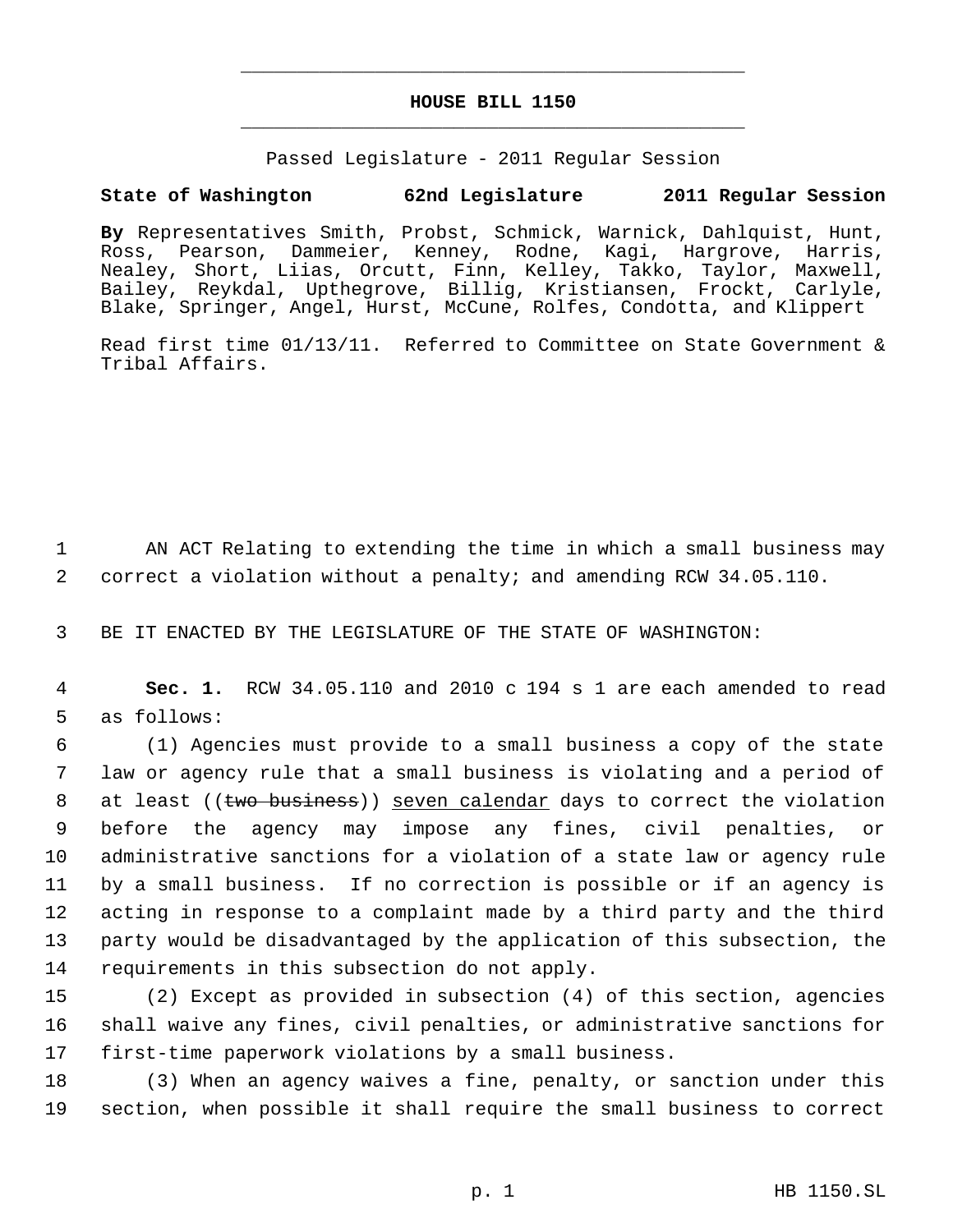the violation within a reasonable period of time, in a manner specified by the agency. If correction is impossible, no correction may be required and failure to correct is not grounds for reinstatement of fines, penalties, or sanctions under subsection (5)(b) of this section. (4) Exceptions to requirements of subsection (1) of this section and the waiver requirement in subsection (2) of this section may be made for any of the following reasons:

 (a) The agency head determines that the effect of the violation or waiver presents a direct danger to the public health, results in a loss of income or benefits to an employee, poses a potentially significant threat to human health or the environment, or causes serious harm to the public interest;

(b) The violation involves a knowing or willful violation;

 (c) The violation is of a requirement concerning the assessment, collection, or administration of any tax, tax program, debt, revenue, receipt, a regulated entity's financial filings, or insurance rate or form filing;

 (d) The requirements of this section are in conflict with federal law or program requirements, federal requirements that are a prescribed condition to the allocation of federal funds to the state, or the requirements for eligibility of employers in this state for federal 22 unemployment tax credits, as determined by the agency head;

 (e) The small business committing the violation previously violated a substantially similar requirement; or

 (f) The owner or operator of the small business committing the violation owns or operates, or owned or operated a different small business which previously violated a substantially similar requirement.

 (5)(a) Nothing in this section prohibits an agency from waiving fines, civil penalties, or administrative sanctions incurred by a small business for a paperwork violation that is not a first-time offense.

 (b) Any fine, civil penalty, or administrative sanction that is waived under this section may be reinstated and imposed in addition to any additional fines, penalties, or administrative sanctions associated with a subsequent violation for noncompliance with a substantially similar paperwork requirement, or failure to correct the previous violation as required by the agency under subsection (3) of this section.